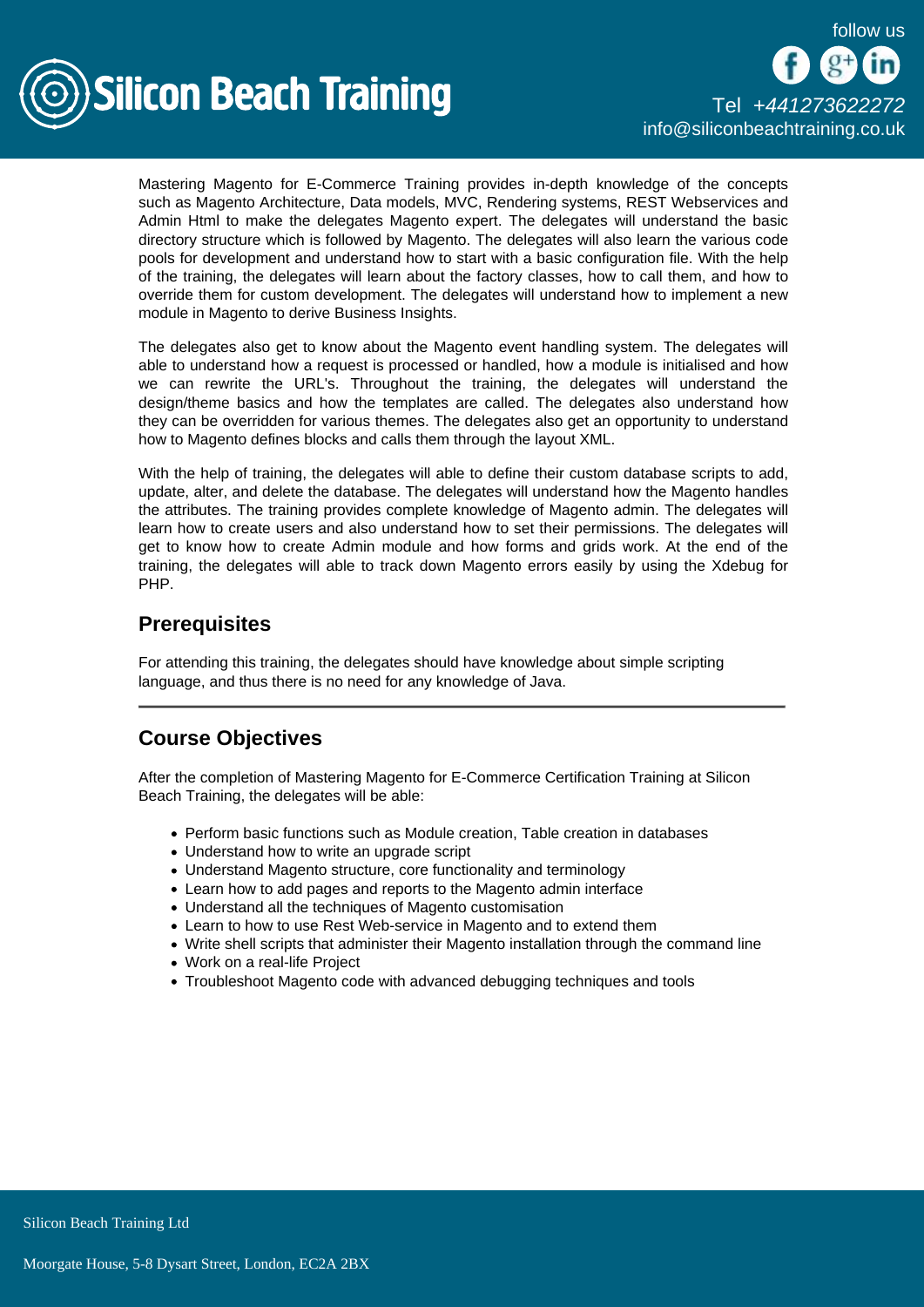

#### Introduction to Magento

- Introduction to E-commerce
- Features of Magento
- Why use Magento?

#### Basic Configuration

- System Requirements for Magento
- Installing Magento
- Architecture of Magento

## Store Setup

- Store Admin
- Store Details
- Storefront Branding
- Websites, Stores, and Views

#### **Products**

- Creating Products
- Product Settings
- Managing Price and Inventory
- Customisable Products
- Magento Categories

#### **Content**

- Pages and Blocks
- Banners and Widgets
- Page Setup and Page Layout
- Themes

#### **Customers**

- Customers Menu
- Customer Accounts
- Customer Groups and Segments

Silicon Beach Training Ltd